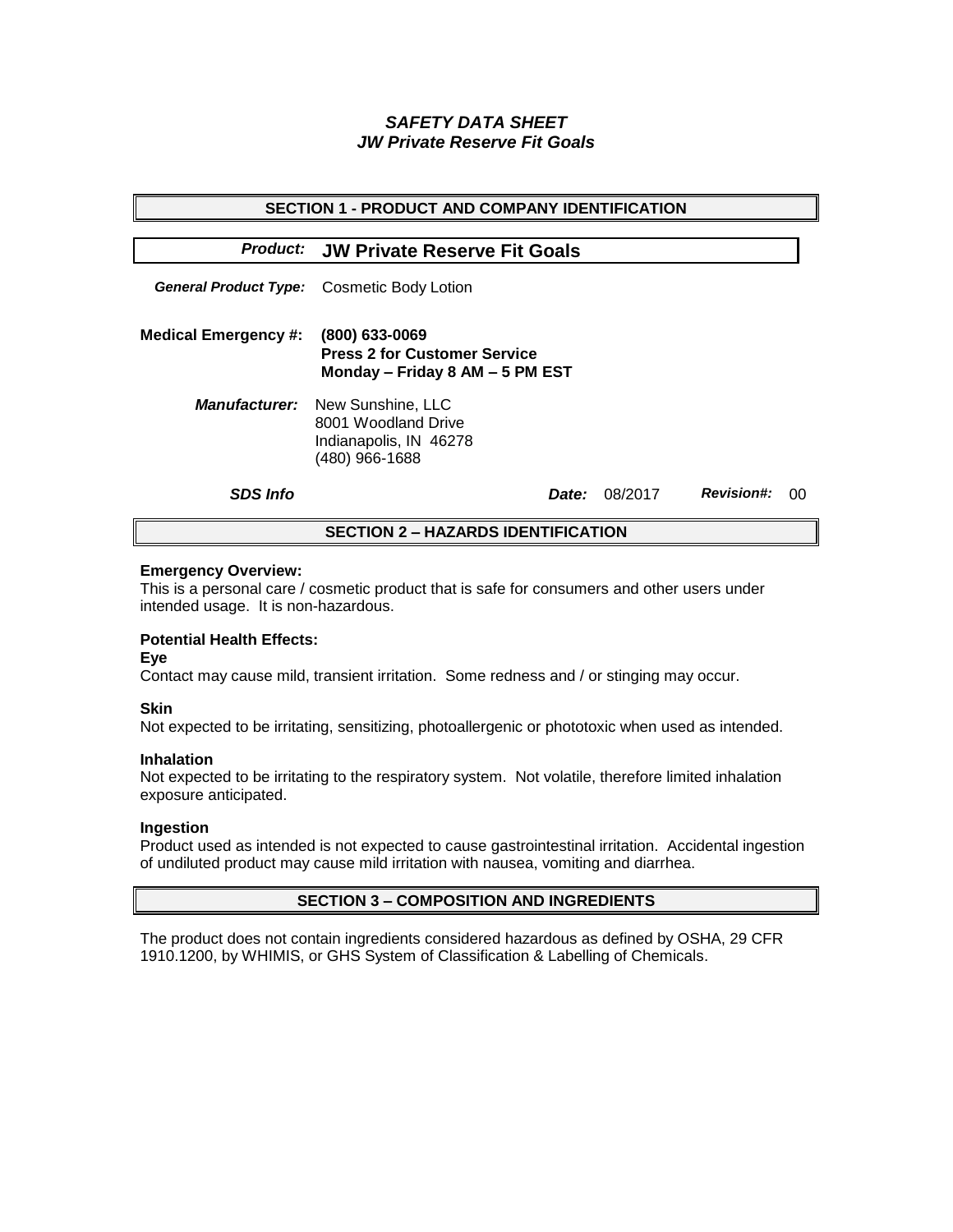# **SECTION 4 – FIRST AID MEASURES**

## **Eye**

Thorough rinsing for 15 – 20 minutes is recommended. If irritation persists, contact a physician.

### **Skin**

Discontinue use of product. Apply cold compresses to affected areas to relieve discomfort. If discomfort persists, contact a physician.

### **Inhalation**

If respiratory irritation occurs, remove individual to fresh air.

### **Ingestion**

Accidental ingestion of product may require medical attention. In case of accidental ingestion dilute with water. Do not induce vomiting. If discomfort persists, contact a physician.

# **SECTION 5 – FIRE FIGHTING MEASURES**

**Extinguishing Media:** Use chemical foam, dry chemical, carbon dioxide or water. **Explosion Hazard:** Not applicable.

**Fire Fighting Info:** Contact emergency personnel. Use self-contained breathing apparatus and protective gear, if large quantities of product are involved. Hazardous decomposition products may be released. Thermal degradation may produce oxides of carbon and / or nitrogen, hydrocarbons and / derivatives.

# **SECTION 6 – ACCIDENTAL RELEASE MEASURES**

## **Procedures for Spill / Leak Clean-up:**

**Household Settings:** Absorb liquid and scrub the area. Dilute with water until surface is no longer slippery.

**Non-Household Settings:** Use safety glasses if splash hazard exist. Use gloves and other protective clothing to prevent skin contact.

## **SECTION 7 – HANDLING AND STORAGE**

#### **Precautions for Safe Handling:**

**Household Settings:** Avoid contact with eyes.

**Non-Household Settings:** No unusual handling or storage requirements. Storage in large quantities (warehouse) should be in a well-ventilated, cool area.

## **Conditions for Safe Storage:**

**Household Settings:** Normal household storage.

**Non-Household Settings:** No unusual handling or storage requirements. Storage in large quantities (warehouse) should be in a well-ventilated, cool area.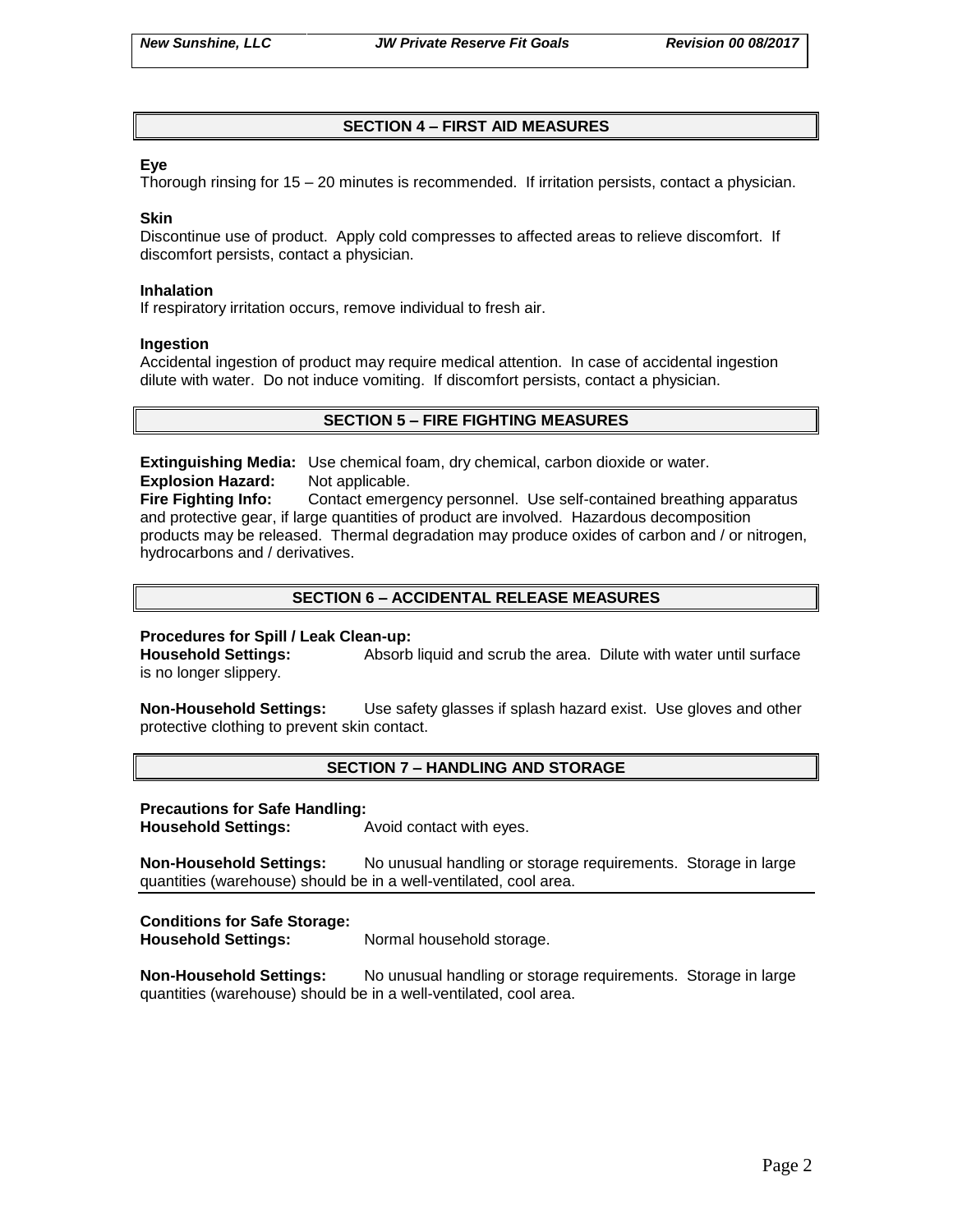## **SECTION 8 – EXPOSURE CONTROLS / PERSONAL PROTECTION**

**Household Settings:** This is a personal care / cosmetic product that is safe for consumers and other users under normal and reasonably foreseen use.

**Non-Household Settings:** Use safety glasses if splash hazards exist, use gloves and other protective clothing to prevent skin contact. Always follow good hygienic work practices. Avoid prolonged contact with skin and clothing.

# **SECTION 9 – PHYSICAL AND CHEMICAL PROPERTIES**

Physical State Viscous liquid body lotion. Appearance Various colored viscous liquid.<br>
Odor Color Color Fragrant. Odor Threshold Not available pH 3.5 – 7.5 Melting Point/Freezing Point Not Applicable Boiling Point >212 F / 100 C Flash Point  $>212$  F / 100 C Evaporation Rate Not Applicable Flammability Not Applicable Upper/Lower Flammablilty Not Applicable Vapor Pressure Not Applicable Vapor Density Not Applicable Relative Density Not Available Specific gravity at 25C Not available. Solubility in water at 20C Slightly Insoluble<br>
Partition coefficient
Subsetted Not Applicable Partition coefficient<br>
Auto-iginition Temp<br>
Not Applicable Auto-iginition Temp Decomposition Temp Not Available Viscosity 20,000 – 150,000 cps. Volatile % Complies with Federal and State VOC regulations.

### **SECTION 10 – STABILITY AND REACTIVITY**

**Other Recommendations:** None

**Conditions to Avoid:** No applicable information has been found.

#### **SECTION 11 – TOXICOLOGICAL INFORMATION**

This is a personal care / cosmetic product that is safe for consumers and other users under intended and reasonably foreseeable use.

| <b>Chronic Effects:</b> | Finished product is not expected to have chronic health effects.          |  |  |
|-------------------------|---------------------------------------------------------------------------|--|--|
| <b>Target Organs:</b>   | No adverse health effects on target organs expected for finished product. |  |  |
| <b>Carcinogenicity:</b> | Finished product is not expected to be carcinogenic.                      |  |  |
|                         | NTP: No<br>IARC: No<br>OSHA: No                                           |  |  |

#### **SECTION 12 – ECOLOGICAL INFORMATION**

The product ingredients are expected to be safe for the environment at concentrations predicted under normal use and accidental spill scenarios.